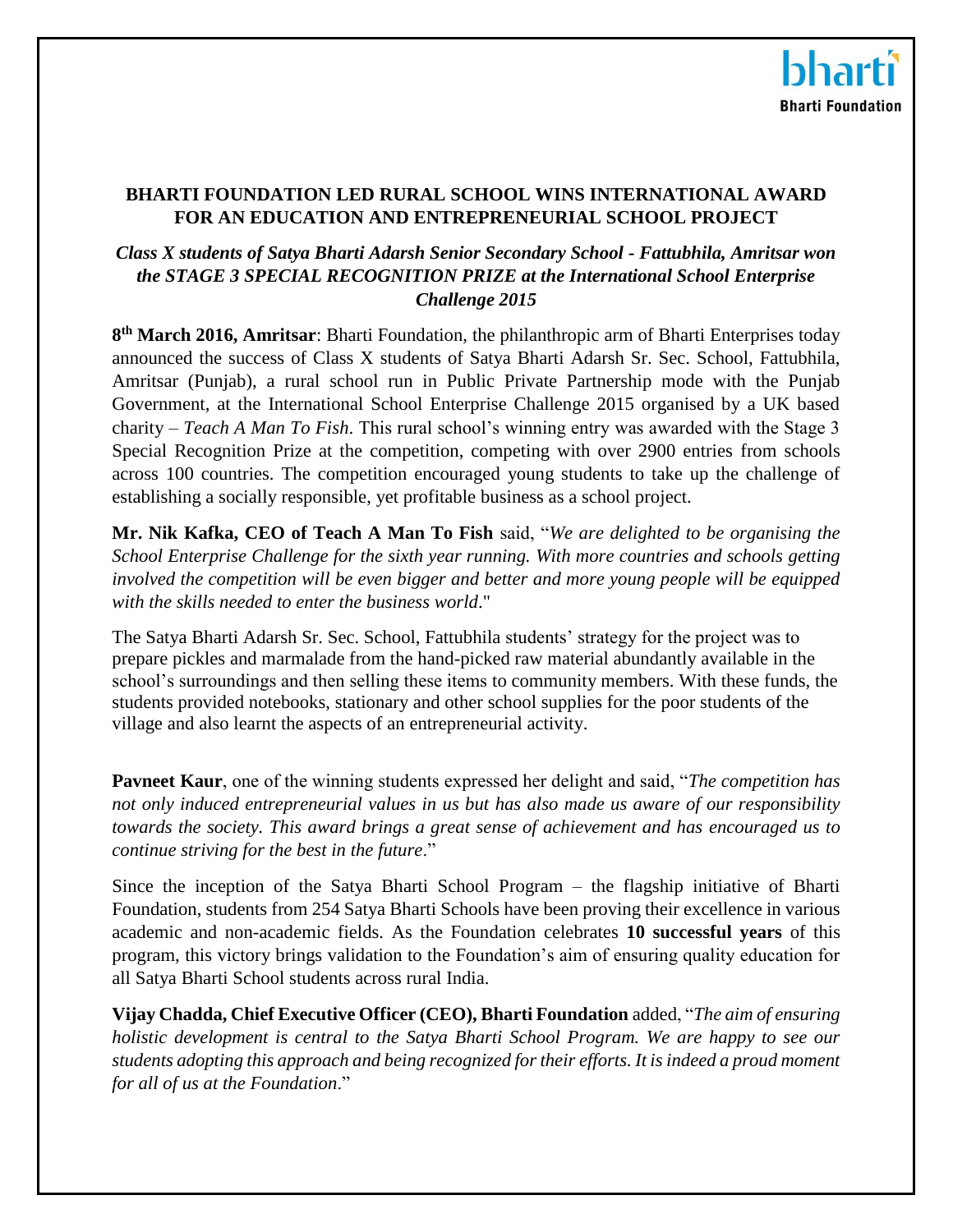#### **About Bharti Foundation\*:**

Bharti Foundation was set up in 2000 as the development arm of the Bharti Group of companies. It implements and supports programs in the field of primary, elementary, senior secondary and higher education through the Satya Bharti School Program as well as Government School interventions under its Satya Bharti Quality Support Program and Satya Bharti Learning Centres Program. This year the Foundation is celebrating 10 successful years of its flagship initiative – the Satya Bharti School Program. Recently, in addition to its primary focus area of education, the Foundation initiated 'Satya Bharti Abhiyan', to improve sanitation facilities in rural Ludhiana and 'Nyaya Bharti' to provide legal and financial assistance to deserving underprivileged under-trials languishing in jails across the country for minor offences.

Bharti Foundation has till date touched the lives of nearly 1,40,000 students from underprivileged background through its initiatives in the education sector. These programs have already been recognized as one of the largest private sector initiatives of the country in this sector. Satya Bharti Abhiyan has also achieved the distinction of having delivered over 10,000 household toilets, directly benefitting more than 50,000 beneficiaries in 444 villages. The program on the targeted scale will eventually benefit nearly 1,25,000 individuals, covering over 900 villages.

## **Bharti Foundation's initiatives include:**

## **The Satya Bharti School Program:**

The Satya Bharti School Program is the flagship program of Bharti Foundation and is currently celebrating 10 successful years of implementation. This rural education initiative provides free quality education to underprivileged children, with a special focus on the girl child. The program envisions transforming students into educated, confident, responsible and self-reliant employable citizens of India with a deep sense of commitment to their society. The program's reach is multipronged, encouraging active involvement of the rural community, parents of students and likeminded organizations working in the field of education in India. Making a lasting and sustainable impact on the community where schools are present and finding innovative solutions, through its primary and senior secondary schools, to create replicable and scalable components in the program ensures delivery of quality education. The Satya Bharti School program is being implemented with the intent to arrive at replicable and scalable components of quality education which may be adapted by the Government and other like-minded organizations. Reaching out to thousands of underprivileged children, the program, through its focus on holistic development, aims to bring forth a new generation of citizens eager to usher in positive change. Currently 249 primary/elementary Schools and five senior secondary schools are operational across Punjab, Rajasthan, Haryana, Uttar Pradesh, Tamil Nadu and West Bengal reaching out to 40,742 children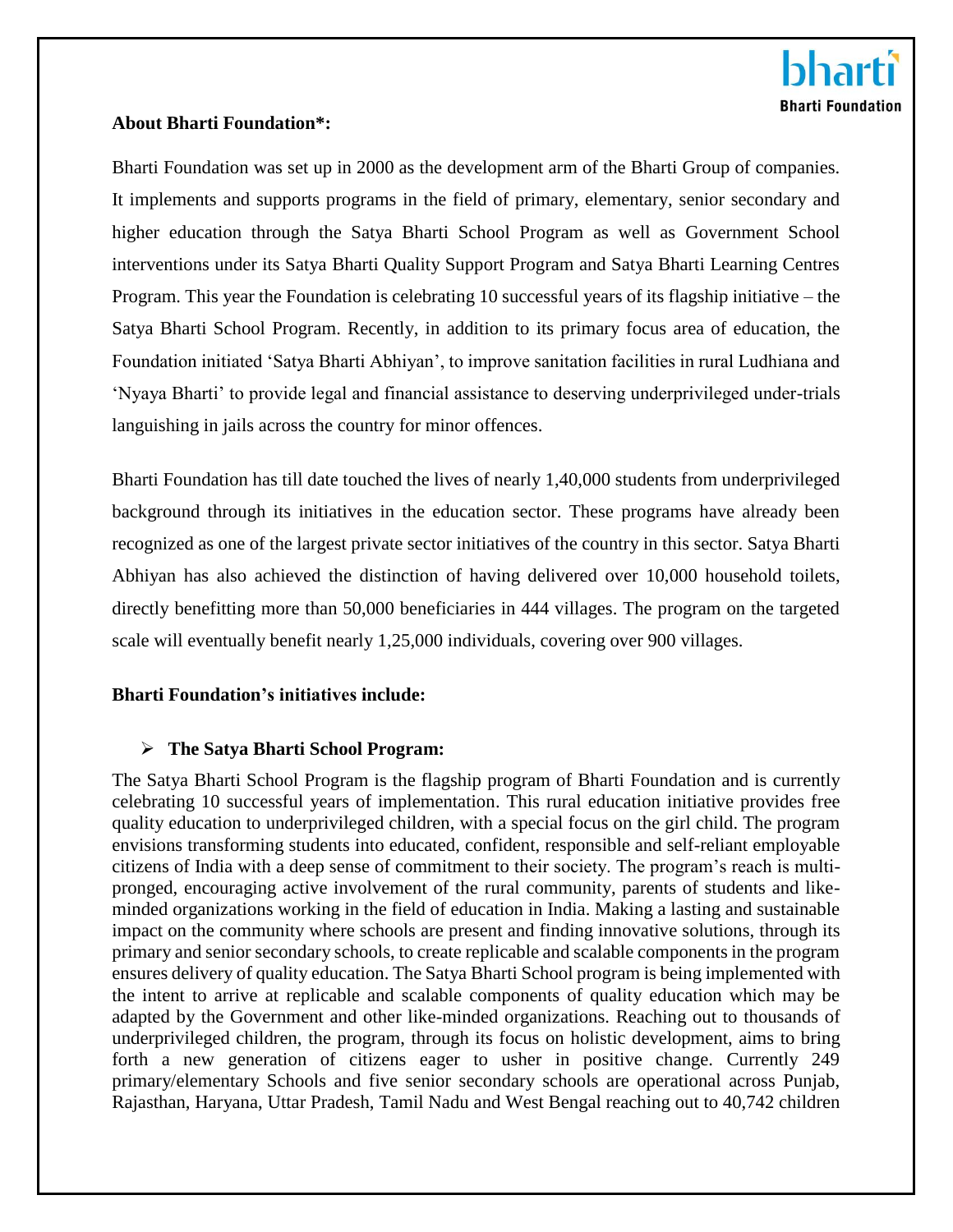

and employing 1,642 teachers. Focusing on the girl child [49% girl students] and the weaker sections of society [75% of children from SC/ST/OBC Communities], the program is one of the largest end-to-end education initiatives by a corporate group in the country.

#### **Satya Bharti Learning Centres:**

Bharti Foundation has introduced the remedial/bridge courses program in close partnership with 'Educate A Child' - a global initiative. The program aims at bridging the education gap of out of school children and mainstream them into regular schools. The first phase of the program has been deployed in partnership with the Government of Rajasthan. Currently, 432 Education Volunteers are engaged in teaching 9,876 out of school children, of which 50% are girls, enrolled at 484\*\* Satya Bharti Learning Centres. Till now, 10,350 children have been mainstreamed, with the total impact reaching up to 22,251 children.

*\*\* 402 centres have been closed as most of the OOSC's in these villages have been mainstreamed (number included in overall impact); in some villages the count of OOSC's have dropped to such a low figure that it has gone below the minimum numbers required to run a centre, as per Government norms.* 

*45 Centres had to be closed because of unavailability of qualified education volunteers. 2 Centers were closed due to mass migration (in Madhya Pardesh).*

#### **Satya Bharti Quality Support Program:**

This initiative envisages working with the government system and improving the quality of schools through need-based interventions. Bharti Foundation has taken the learning and best practices from the Satya Bharti Schools to the Government schools for improving the overall quality of schooling experience. The program aims to partner the Government schools and work along with its leadership and teachers to support them in their journey towards excellence. Currently, 25 government schools are under active implementation supported through this model, across Punjab, Haryana and Rajasthan, reaching out to 12,330 students and 514 teachers.

## **Satya Bharti Abhiyan:**

Bharti Foundation has undertaken a major initiative – 'Satya Bharti Abhiyan' - to improve rural household sanitation facilities in Punjab. Inspired by the Hon'ble Prime Minister's call to the corporate sector in his 2014 Independence Day speech to strengthen Government's initiative on this score, the Foundation has decided to adopt Ludhiana district – home district of the Founders as its focus area for improvement of rural sanitation. As part of this program, the Foundation has committed an investment of INR 100 Crores over the next three years for constructing toilets in rural households lacking such facilities in over 900 villages across the district. In addition to rural household sanitation, 'Satya Bharti Abhiyan' will also invest in improving sanitation facilities in Government schools in rural Ludhiana by building new toilets for girls, where no such facilities exist.